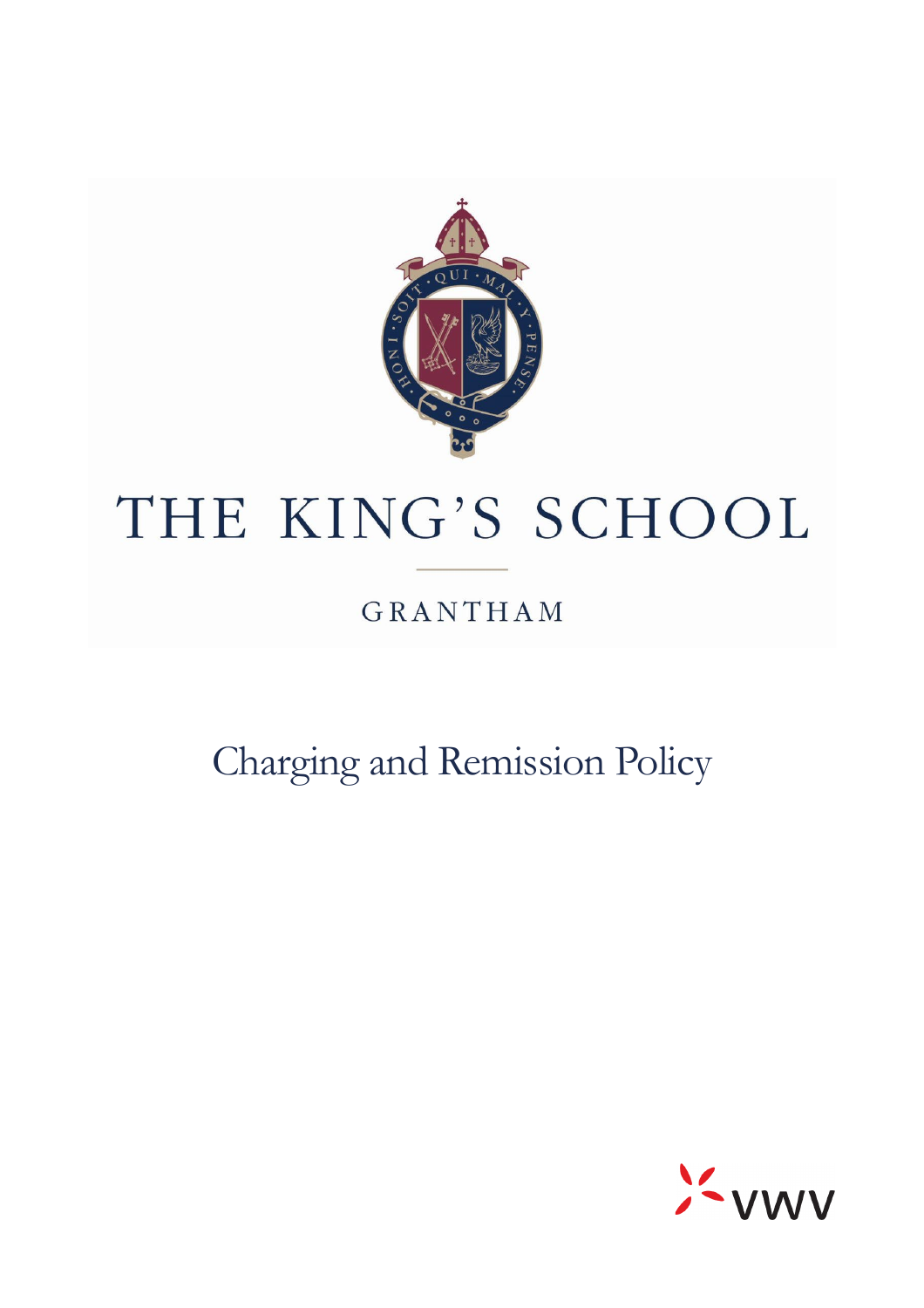#### **Clause**

| 1                 | <b>Introduction</b>                                                         | 3                       |
|-------------------|-----------------------------------------------------------------------------|-------------------------|
| 2                 | <b>Definitions</b>                                                          | 3                       |
| 3                 | <b>Implementation and Application</b>                                       | 3                       |
| 4                 | <b>Prohibited Charges</b>                                                   | 3                       |
| 5                 | <b>Permitted Charges</b>                                                    | $\overline{\mathbf{4}}$ |
| 6                 | <b>Status of Activities, Trips and Residential Visits</b>                   | 5                       |
| 7                 | <b>Determining the Level of Costs</b>                                       | 6                       |
| 8                 | <b>Compulsory Charges</b>                                                   | 6                       |
| 9                 | <b>Voluntary Contributions</b>                                              | 6                       |
| 10                | Statutory Remission for Board and Lodging on Educational Residential Visits | 7                       |
| 11                | <b>Notifying Parents of Charges</b>                                         | $\overline{7}$          |
| $12 \ \mathrm{ }$ | <b>Refunding Payments</b>                                                   | 8                       |
| 13                | <b>Other Charges Outside the Scope of this Policy</b>                       | 9                       |
| 14                | <b>Equality</b>                                                             | 9                       |
| 15                | <b>Data Protection and Confidentiality</b>                                  | 9                       |
| 16                | <b>Charges by Third Parties</b>                                             | 10                      |
| 17                | <b>Review and Monitoring</b>                                                | 10                      |
| 18                | <b>Version control</b>                                                      | 10                      |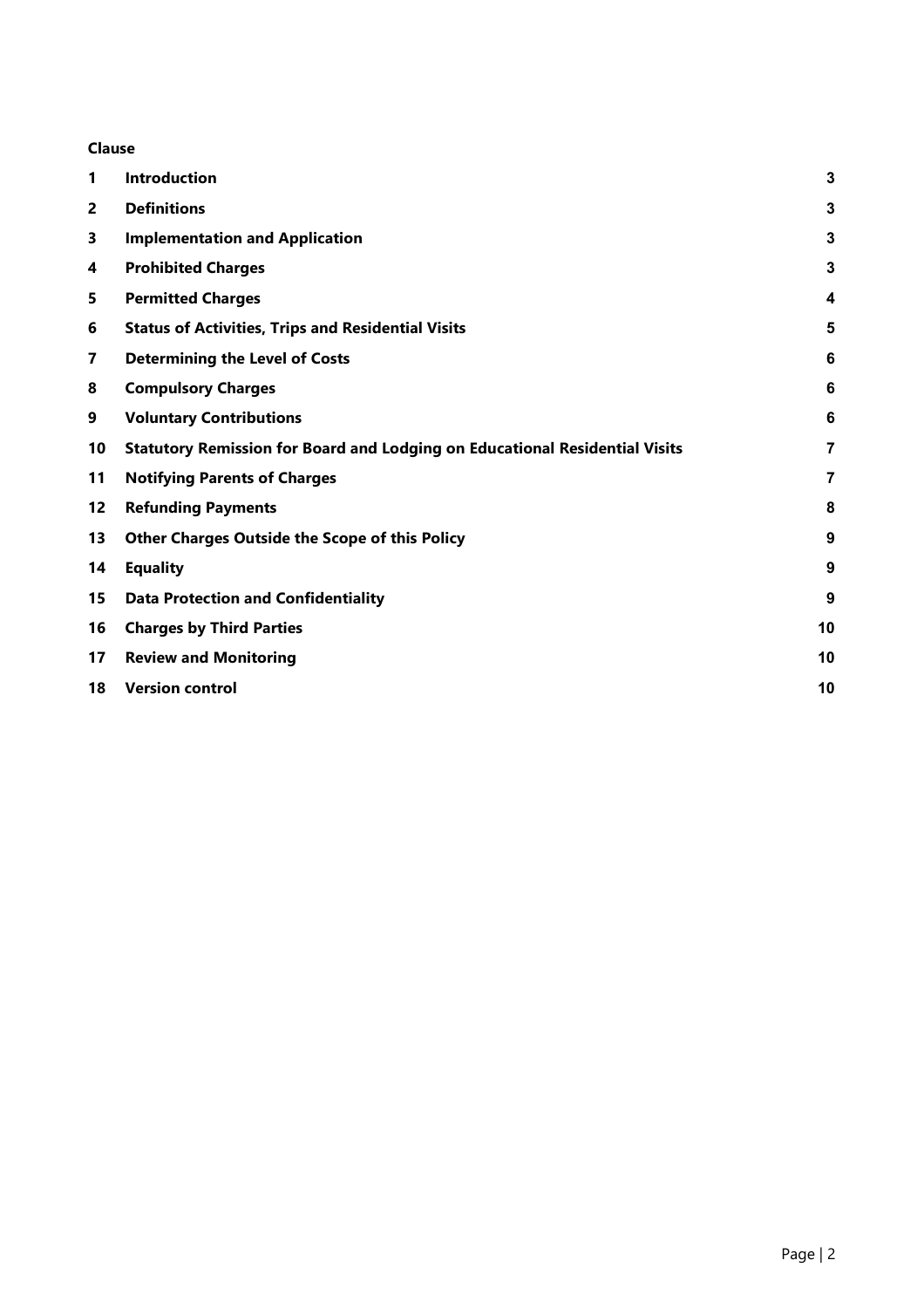# <span id="page-2-0"></span>**1 Introduction**

- 1.1 This policy is intended to:
	- 1.1.1 provide clarity as to when the Academy can make a charge to Parents, or ask them to make a voluntary contribution, towards the cost of activities, visits, residential trips and associated costs, and other items such as books, materials, instruments and equipment, examination entry fees and the repair/replacement of property;
	- 1.1.2 provide clarity as to when Parents may be eligible for statutory remission of the cost of board and lodging on educational residential visits.
- 1.2 This policy is intended to comply with Sections 450 to 462 Education Act 1996 (EA 1996) which apply to Academies by virtue of their funding agreements and current advice published by the Department for Education ('DfE') on charging and remission. In the event of inconsistency between the legislation/DfE advice and this policy, the legislation/DfE advice will apply.

#### <span id="page-2-1"></span>**2 Definitions**

- 2.1 Where the following words or phrases are used in this policy:
	- 2.1.1 References to the **Proprietor** are references to The King's School Academy Trust.
	- 2.1.2 References to **Parent** or **Parents** means the natural or adoptive Parents of the pupil (irrespective of whether they are or have ever been married, with whom the pupil lives, or whether they have contact with the pupil) as well as any person who is not the natural or adoptive Parent of the pupil, but who has care of, or Parental responsibility for, the pupil (e.g. legal guardian, foster carer).

#### <span id="page-2-2"></span>**3 Implementation and Application**

- 3.1 The Academy will make Parents aware of this policy by publishing it on the Academy's website and providing a hard copy on request to [admin@kings.lincs.sch.uk.](mailto:admin@kings.lincs.sch.uk) In addition, information about particular activities, trips and visits will be notified to Parents by letter with full details of the costs involved (this is set out in further detail below).
- 3.2 The Academy will ensure that all staff are familiar with this policy and ensure that it is implemented in relation to any activities, trips or visits they organise. Staff will ensure that that no charge is made to Parents unless it is permitted under policy. All requests for payments must be referred to the Director of Finance and Estates for action and/or approval before they are sent out.

# <span id="page-2-3"></span>**4 Prohibited Charges**

- 4.1 No charge can be made in connection with admission to the Academy.
- 4.2 No charge can be made for education provided to pupils, or for books, materials, instruments or transport used in connection with the education provided to pupils:
	- 4.2.1 wholly or mainly in school hours (excluding the lunch break); or
	- 4.2.2 wholly or mainly outside school hours and provided:
		- (a) as part of the Curriculum;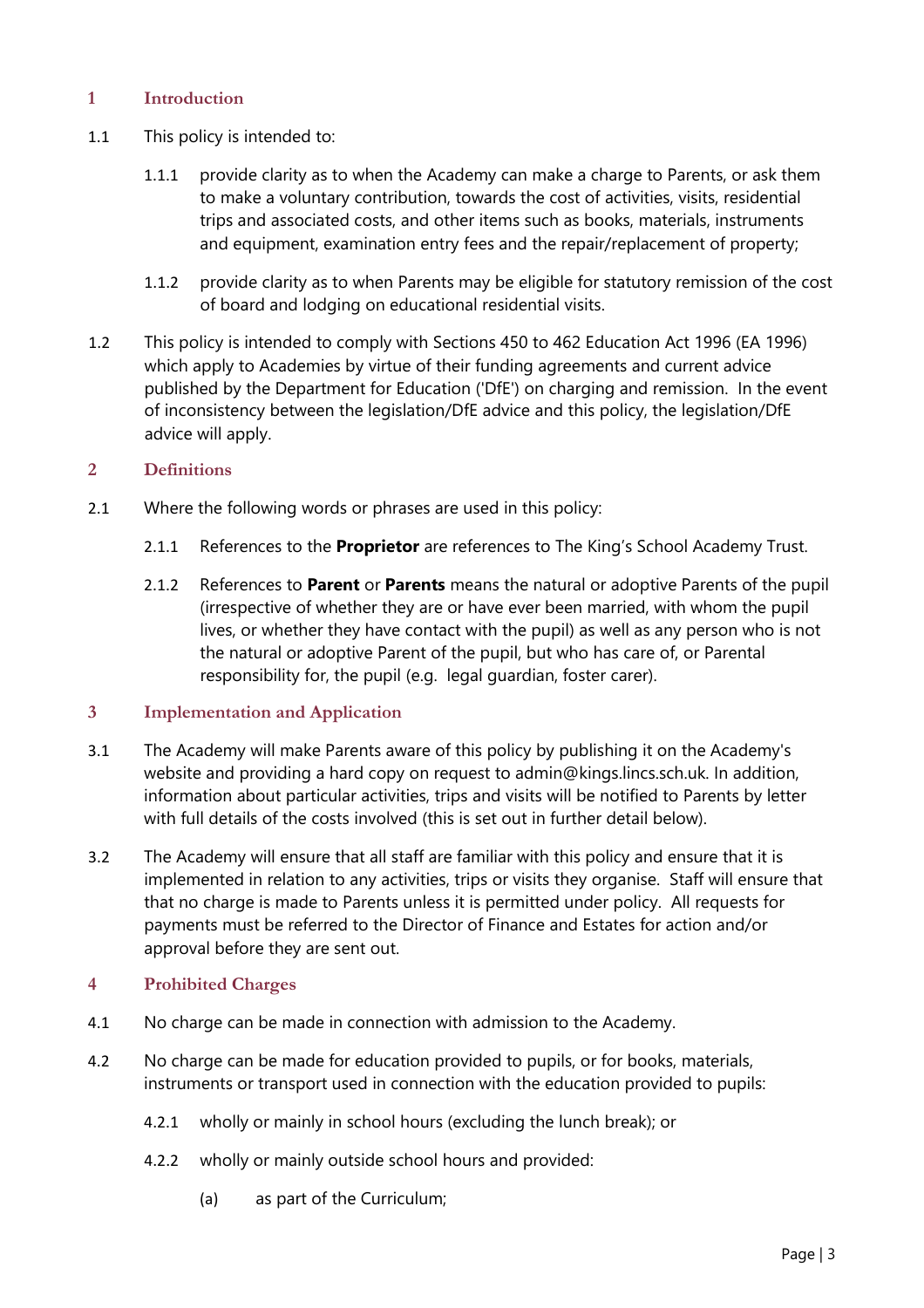- (b) as part of the syllabus for a prescribed examination for which the pupil is being prepared by the Academy; or
- (c) as part of statutory religious education;
- 4.3 No charge can be made for the cost of making alternative provision for pupils remaining in school when an activity, trip or residential visit takes place out of school.
- 4.4 No charge can be made for entry to a prescribed public examination where the pupil has been prepared for the examination by the Academy, including re-sits. The following exceptions apply:
	- 4.4.1 Where the pupil, without good reason, fails to complete a requirement of a public examination, and the Academy has paid or agreed to pay the entry fee, the Academy can recover the entry fee from the Parents;
	- 4.4.2 The Academy is not obliged to enter a pupil for a public examination it has prepared the pupil for where it considers there are educational reasons for not entering the pupil. Where this is the case and the Parents nevertheless ask for the pupil to be entered, the Academy can make a charge for the entry fee.

# <span id="page-3-0"></span>**5 Permitted Charges**

- 5.1 The Academy is permitted to make the following charges:
	- 5.1.1 The cost of activities, trips and residential visits provided wholly or mainly outside school hours (i.e. 'optional extras'), including (but not limited to):
		- (a) Activities
		- (b) Non-teaching staff who provide the activities (excluding the Academy's own staff, but including teaching staff engaged under a contract for services purely to provide that specific activity);
		- (c) Transport (including the proportionate cost of transporting pupils in the Academy's own vehicle);
		- (d) Buildings and other venues;
		- (e) Materials, books, instruments or equipment;
		- (f) Entrance fees;
		- (g) Board and lodging (on residential visits);
		- (h) Insurance;
	- 5.1.2 The cost of providing instrumental and vocal music tuition to an individual pupil or a group of pupils as an 'optional extra' at the request of Parents in or outside of school hours (this does not apply to music tuition provided as an essential part of the Curriculum or as part of the syllabus for a prescribed examination]. This includes the cost, or an appropriate proportion of the cost, of teaching staff employed to provide the tuition as an 'optional extra'; Pupils on the free school meals register are to be entitled to remission of 50% of the tuition fee and free instrument hire which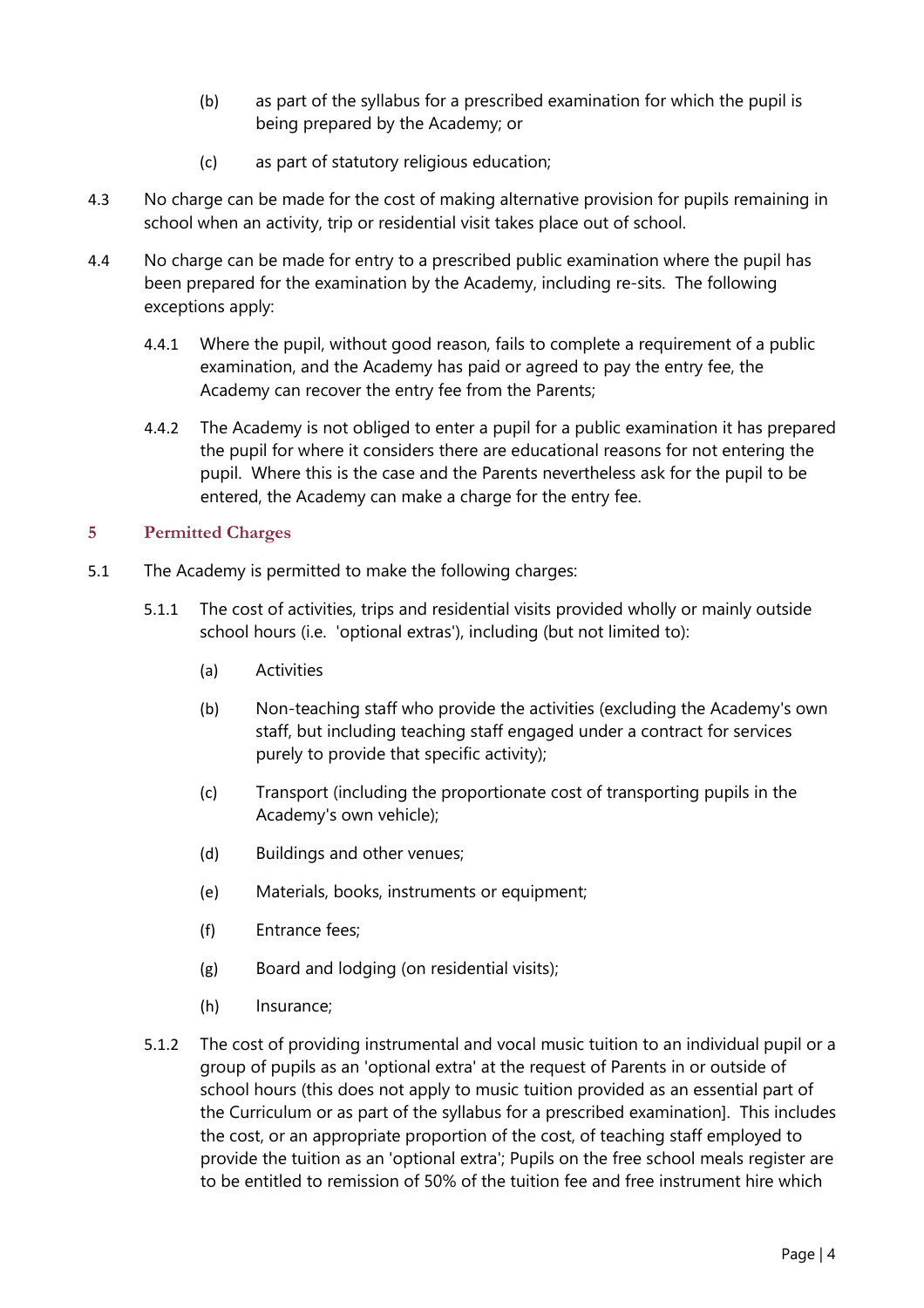is offered through the Lincolnshire Music Service. There is no charge for vocal or instrumental tuition for children in care.

- 5.1.3 The cost of a finished product (e.g. in art, craft, design or home economics) which Parents have confirmed they want to own (including food items made and consumed by pupils), having been notified in advance of the relevant charge;
- 5.1.4 The cost of extended services for pupils (e.g. breakfast and after-school clubs);
- 5.1.5 The cost of entry to an examination (prescribed or otherwise) for which the pupil has not been prepared by the Academy;
- 5.1.6 The cost of preparing a pupil for a non-prescribed examination outside school hours;
- 5.1.7 The cost of repair or replacement of property belonging to the Academy which is, in the Academy's reasonable determination, carelessly lost or wilfully damaged or destroyed by the pupil.

# <span id="page-4-0"></span>**6 Status of Activities, Trips and Residential Visits**

6.1 Before Parents are notified of the cost of an activity, trip or residential visit, the Academy must determine whether it is educational or non-educational, as set out in the table below:

| <b>Status</b>                                                                                                            | <b>Definition</b>                                                                                                                                                                                                                                                                                                       | <b>Compulsory</b><br>Charge | <b>Voluntary</b><br><b>Contribution</b> |  |  |
|--------------------------------------------------------------------------------------------------------------------------|-------------------------------------------------------------------------------------------------------------------------------------------------------------------------------------------------------------------------------------------------------------------------------------------------------------------------|-----------------------------|-----------------------------------------|--|--|
|                                                                                                                          | An activity, trip or residential visit which takes<br>place wholly or mainly in school hours                                                                                                                                                                                                                            | $No*$                       | Yes                                     |  |  |
| <b>Educational</b>                                                                                                       | An activity, trip or residential visit which takes<br>place wholly or mainly outside school hours<br>and is provided:<br>as part of the Curriculum;<br>as part of the syllabus for a prescribed<br>examination for which the pupil is being<br>prepared by the Academy; or<br>as part of statutory religious education; | $No*$                       | Yes                                     |  |  |
| <b>Non-Educational</b>                                                                                                   | An activity, trip or residential visit which takes<br>place wholly or mainly outside school hours<br>otherwise than as set out above                                                                                                                                                                                    | Yes                         | No                                      |  |  |
| *Except for the cost of board and lodging on residential visits which is subject to a compulsory<br>charge in both cases |                                                                                                                                                                                                                                                                                                                         |                             |                                         |  |  |

6.2 In order to determine whether an activity, trip or residential visit takes place mainly in or outside school hours, the '50% rule' must be applied as follows:

**Type The '50% Rule'**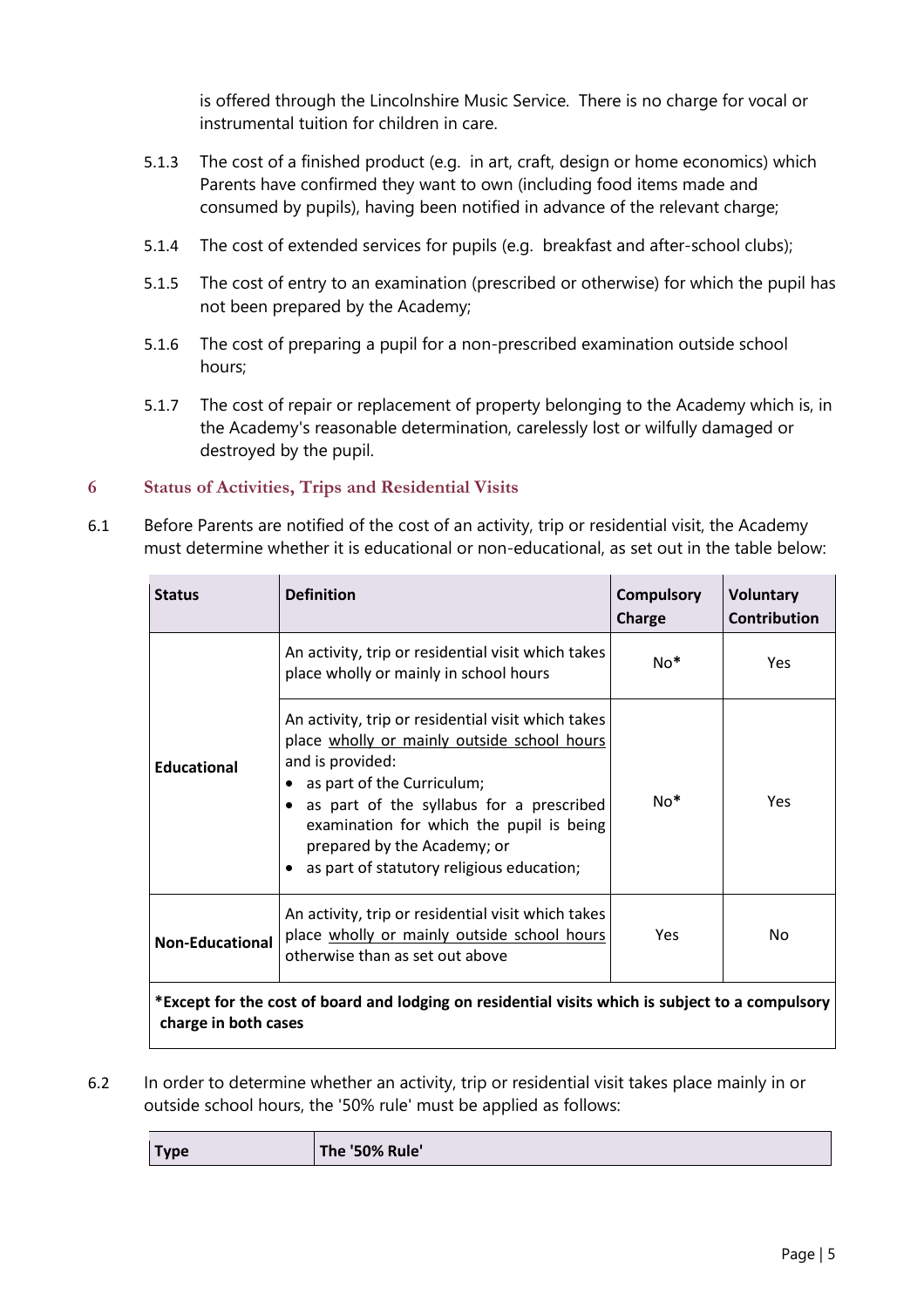| <b>Activities and Trips</b> | Where 50% or more of the actual time spent on the activity or trip<br>(including travelling time but excluding the lunch break) takes place in<br>school hours, it is deemed to take place mainly in school hours.<br>Where it is under 50%, it is deemed to take place mainly outside school<br>hours. |
|-----------------------------|---------------------------------------------------------------------------------------------------------------------------------------------------------------------------------------------------------------------------------------------------------------------------------------------------------|
|                             | Firstly, the total number of half-days (a half-day being a 12-hour period<br>ending at noon or midnight, rounded up or down as appropriate) spent<br>on the residential visit are calculated.                                                                                                           |
| <b>Residential Visits</b>   | Secondly, the total number of school sessions (morning and afternoon)<br>during the period of the residential visit (including travelling time) are<br>calculated.                                                                                                                                      |
|                             | Where the number of school sessions is 50% or more of the number of<br>half-days, the visit is deemed to take place mainly in school hours.                                                                                                                                                             |
|                             | Where the number of school sessions is less than 50% of the number of<br>half days, it is deemed to take mainly outside school hours.                                                                                                                                                                   |

# <span id="page-5-0"></span>**7 Determining the Level of Costs**

- 7.1 For all educational and non-educational activities, trips and residential visits, the costs must be calculated to represent the actual cost per pupil (equally and proportionately).
- 7.2 The costs must not include:
	- 7.2.1 Any administration costs incurred by the Academy in making the arrangements for an activity, trip or residential visit;
	- 7.2.2 Any element of subsidy for other pupils (including those pupils for whom no payment is received, or who are eligible for statutory remission)
	- 7.2.3 Any element of profit;
	- 7.2.4 Any element of contingency (other than nominal, where it was not possible to accurately determine the actual cost in advance).

#### <span id="page-5-1"></span>**8 Compulsory Charges**

- 8.1 Where a compulsory charge is made for a non-educational activity, trip or residential visit, this must be paid in full by Parents for their child to be included. This includes the compulsory charge for board and lodging on educational residential trips where all other costs are requested by way of voluntary contributions.
- 8.2 Where the cost of an educational residential visit includes a compulsory charge for board and lodging, together with voluntary contributions for all other costs, and Parents make payments to the Academy by way of a deposit and instalments, payments will be used to satisfy the voluntary contributions in full first, and the compulsory charge for board and lodging last.
- <span id="page-5-2"></span>**9 Voluntary Contributions**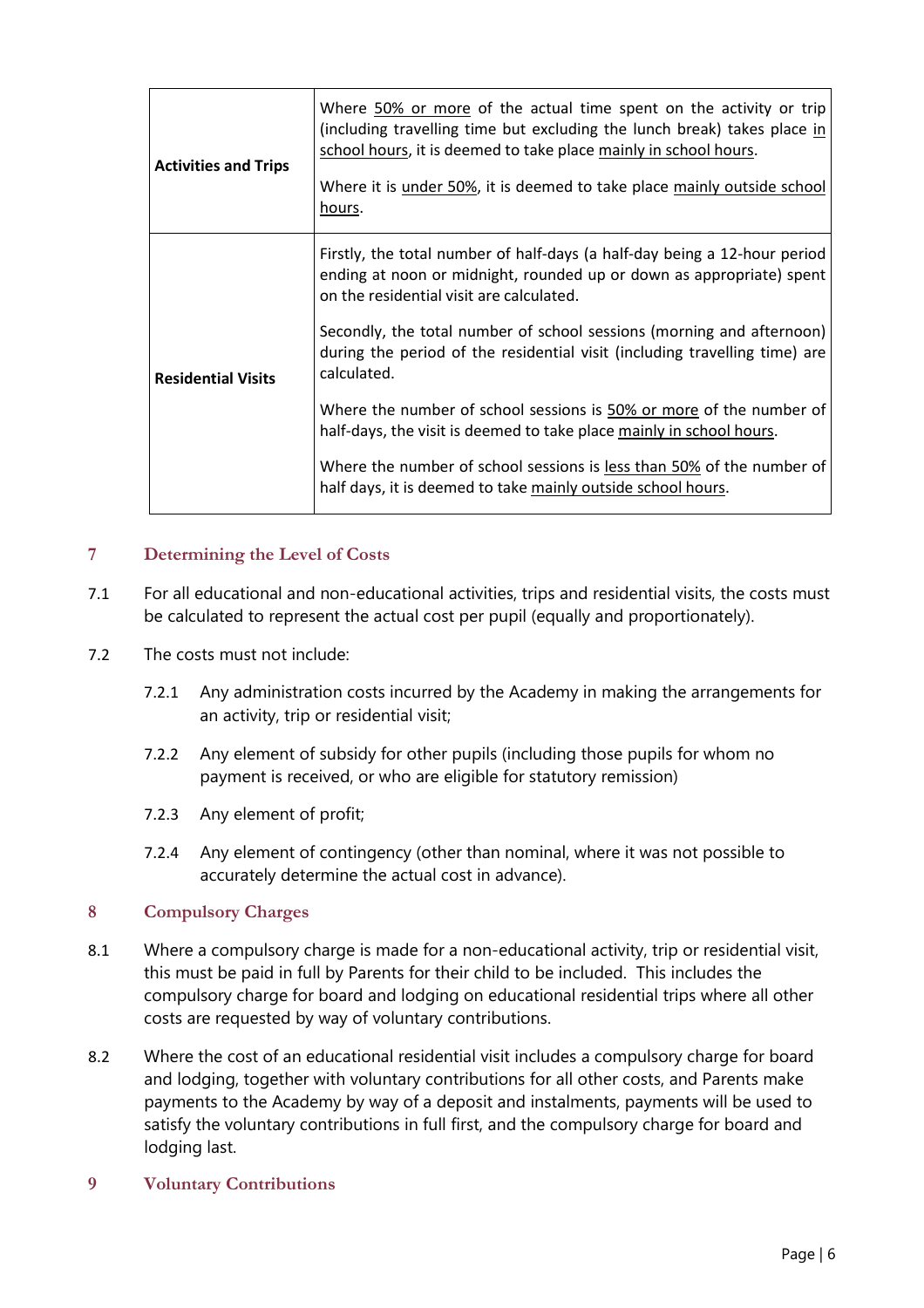- 9.1 Where a voluntary contribution is requested for an educational activity, trip or residential visit, it will be made clear to Parents in the letter sent to them setting out the costs of the trip and the voluntary contributions requested that they are under no obligation to pay and, if they do not, their child will not be excluded from the activity, trip or residential visit.
- 9.2 Letters requesting voluntary contributions will make it clear whether, if insufficient voluntary contributions are received, the activity, trip or residential visit will have to be cancelled, or whether the Academy is able to fund any shortfall.
- <span id="page-6-0"></span>**10 Statutory Remission for Board and Lodging on Educational Residential Visits**
- 10.1 Section 457 EA 1996 provides that Parents who will be in receipt of certain State Benefits or tax credits at any point during a residential visit are entitled to full remission of the compulsory charge made for board and lodging on educational residential visits (as defined in the table above) only. This does not apply to non-educational residential visits.
- 10.2 Eligibility for statutory remission mirrors that for Free School Meals (FSM). A list of qualifying State benefits and tax credits can be accessed via the government's website (accessible [here\)](https://www.gov.uk/apply-free-school-meals). As such, the Academy will use the same entitlement verification procedures used for FSM to confirm eligibility for statutory remission.
- 10.3 Statutory remission is funded by the Academy.

# <span id="page-6-1"></span>**11 Notifying Parents of Charges**

- 11.1 Parents will be notified of all compulsory charges in advance of them being incurred (with the exception of the cost of repair or replacement of property as set out in Section 4 above).
- 11.2 In relation to proposed activities, trips and residential visits, Parents will receive a letter or email setting out the details of the activity, trip and residential visit. In particular, the letter or email will include:
	- 11.2.1 Confirmation as to whether the activity, trip or residential visit is deemed to be 'educational' or 'non-educational', as defined in Section 5 above;
	- 11.2.2 A breakdown of the costs involved (e.g. transport, buildings/venue, entrance fees, activities, board & lodging, insurance, etc.). These must reflect the actual cost per pupil (equally and proportionately);
	- 11.2.3 Identification as to which costs are subject to a compulsory charge, and which costs are requested by way of a voluntary contribution;
	- 11.2.4 Confirmation as to which costs, if any, are eligible for statutory remission for qualifying Parents;
	- 11.2.5 Confirmation that, in respect of voluntary contributions, Parents are under no obligation to pay, and their child will not be excluded from the activity, trip or residential visit if it goes ahead (except where a compulsory charge for board & lodging is made, there is no eligibility for statutory remission and the charge remains unpaid);
	- 11.2.6 Confirmation as to whether if insufficient voluntary contributions are received (i.e. payment is not received in full for every available place), the activity, trip or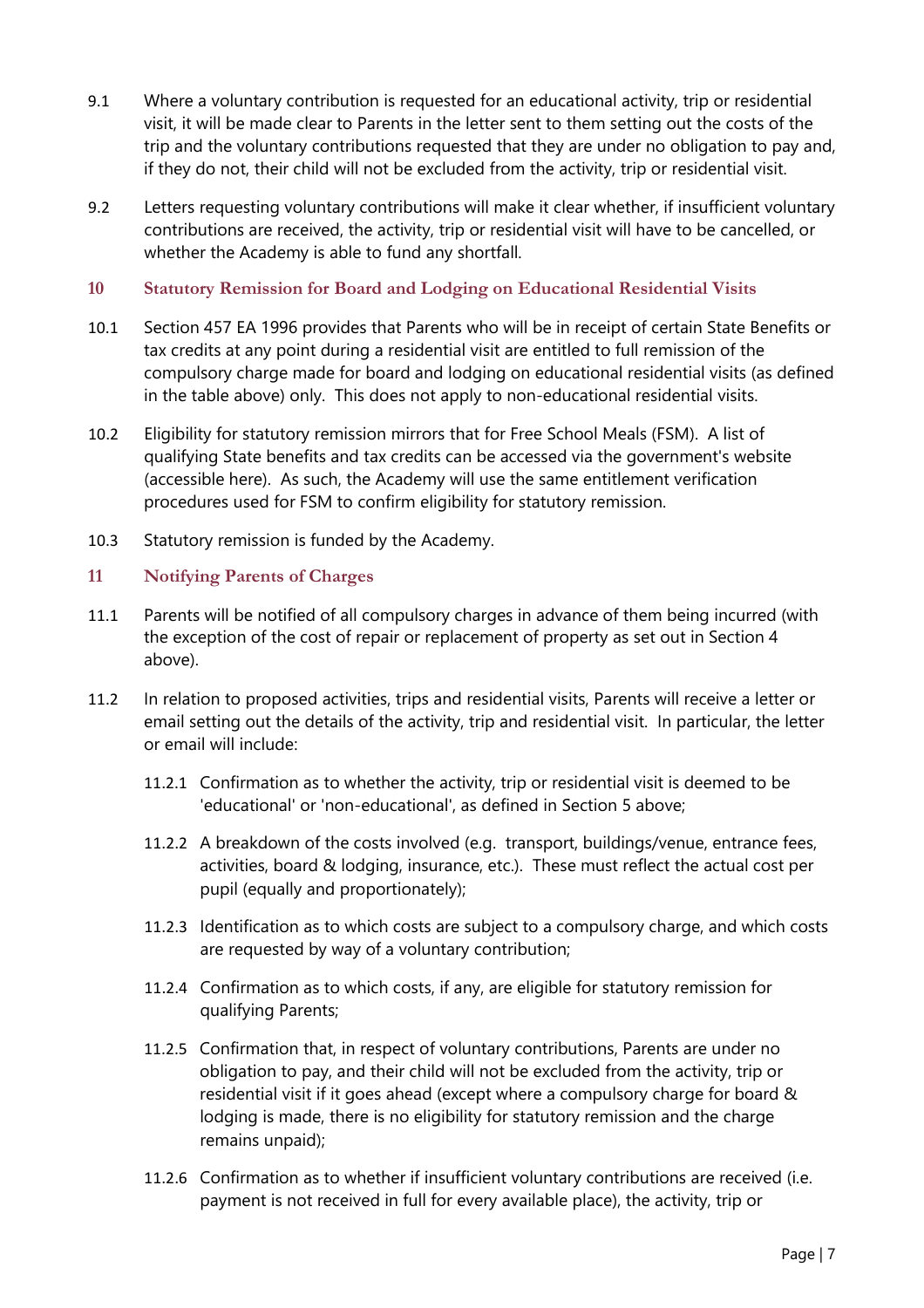residential visit will be cancelled, or whether the Academy has determined that it is able to fund any shortfall. There must not be any element of subsidy of one Parent by another Parent;

- 11.2.7 Confirmation of the date by which payment needs to be received, or the date by which the deposit and instalments need to be paid, where instalments are offered as an option;
- 11.2.8 The order in which each payment received will be allocated to the cost elements for the activity, trip or residential visit. For residential visits involving a combination of compulsory charges and voluntary contributions, payments will be allocated as voluntary contributions first, and compulsory charges last. Where insurance is included, this will be purchased on receipt of the first payment (which may be set at a higher level as a result);
- 11.2.9 Confirmation as to which cost elements will be non-refundable once paid, as the Academy will not be able to recover these costs from the provider (e.g. insurance, booked non-refundable flights, booked non-refundable accommodation, etc.).
- 11.3 Parents are free to set up a standing order with their bank or building society for making payments in instalments if they wish but are under no pressure to do so. The necessary details for setting up a standing order can be obtained from the Director of Finance and Estates.

# <span id="page-7-0"></span>**12 Refunding Payments**

- 12.1 Where Parents cancel or withdraw their child's inclusion on a service, activity, trip or residential visit:
	- 12.1.1 the payments made by Parents (whether voluntary contributions or compulsory charges) will only be refunded by the Academy where they are recovered from the supplier(s) of the service, activity, trip or residential visit (e.g. tour operators, airlines, hotels, etc.) and/or under a policy of insurance with appropriate cover; except that
	- 12.1.2 the Academy may at its sole discretion refund some or all of the payments made by Parents (whether voluntary contributions or compulsory charges) from its own funds in cases of severe financial hardship where the decision was taken for unavoidable, unforeseeable no-fault reasons. Such decisions will be made by the Principal in consultation with the Director of Finance and Estates, and Chair of Governors to ensure a fair and consistent approach.
- 12.2 Where the Academy cancels or withdraws the service, activity, trip or residential visit (including where any or all elements of these are cancelled by the supplier(s) of them) the Academy will seek to recover payments made by Parents from the supplier(s) of the service, activity, trip or residential visit (e.g. tour operators, airlines, hotels, etc.) and/or under a policy of insurance with appropriate cover. All such monies recovered will be passed on to Parents in equal proportion up to the total of the payments made by each parent.
- 12.3 The Academy has annual insurance cover for all services, activities, trips or residential visits which usually covers losses that cannot be recovered from suppliers.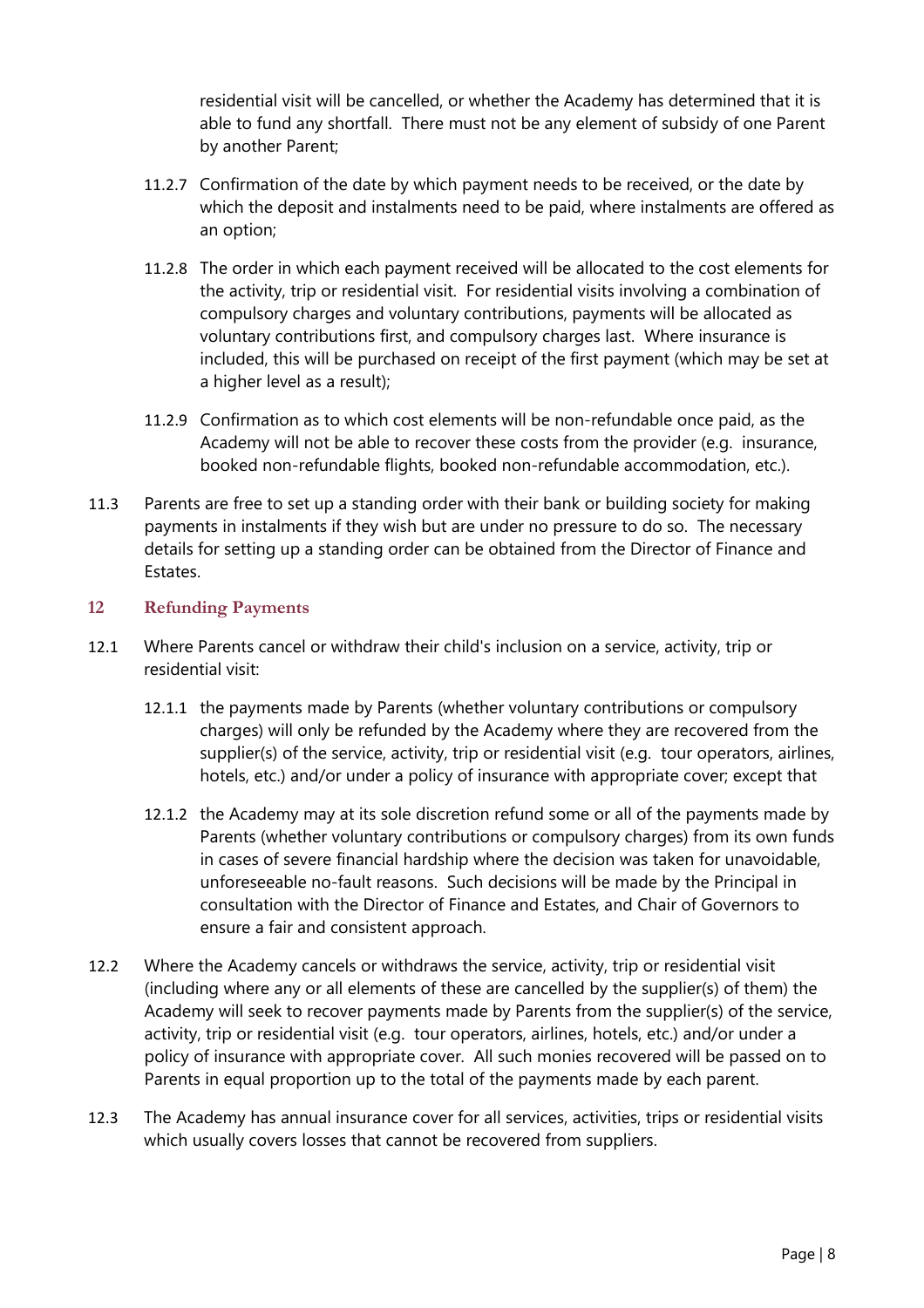- 12.4 The Academy will take reasonable steps to pursue suppliers and insurers for recovery of costs incurred, where this is determined to be appropriate following a cost-to-benefit analysis of what this would involve.
- 12.5 In the rare instances where it was not possible for the Academy to confirm the actual cost of a particular element of a service, activity, trip or residential visit in the original notification letter, and therefore had to provide Parents with an estimate, but the actual cost incurred was lower than anticipated, the Academy will write to Parents to notify them of this and ask if they would like the surplus to be refunded to them, or be treated as a donation to the Academy's discretionary remission fund.

# <span id="page-8-0"></span>**13 Other Charges Outside the Scope of this Policy**

- 13.1 The Academy has a separate School Uniform Policy which sets out the uniform requirements for pupils (including required PE kit) and where this can be purchased by Parents. In determining the Academy uniform, the Academy complies with the requirement to achieve the best value for money for Parents.
- 13.2 The Academy has a separate Lettings Policy which sets out the cost of hiring the Academy's rooms and sports facilities.

# <span id="page-8-1"></span>**14 Equality**

- 14.1 In implementing this policy, the Academy will have regard to its duties and responsibilities towards pupils and other persons with a protected characteristic (as defined by the Equality Act 2010). In particular, the Academy will ensure that the application of this policy does not discriminate (either directly or indirectly) against a pupil or other person with a protected characteristic.
- 14.2 Where the application of this policy would put a pupil or other person at a particular or substantial disadvantage compared to other pupils or persons because they or the other person are disabled (as defined in the Equality Act 2010), the Academy will adjust this policy or take other steps to avoid that disadvantage, where it is proportionate and reasonable to do so (e.g. make a 'reasonable adjustment').
- 14.3 An adjustment may be made in a number of different ways, depending on the particular circumstances involved. For example, the Academy may remit some or all of the compulsory charges and/or voluntary contributions requested, or it may agree to fund an additional member of staff or another adult (e.g. family member) being included in the activity, trip or residential visit in order to provide one-to-one support for a disabled pupil.
- 14.4 The Academy may also adjust this policy for pupils with special educational needs who are not disabled (as defined by the Equality Act 2010), where it is reasonable and proportionate to do so.

#### <span id="page-8-2"></span>**15 Data Protection and Confidentiality**

15.1 The information created in connection with this policy may contain personal data. The Academy's use of this personal data will be in accordance with data protection law. The Academy has published privacy notices on its website which explain how the Academy will use personal data.